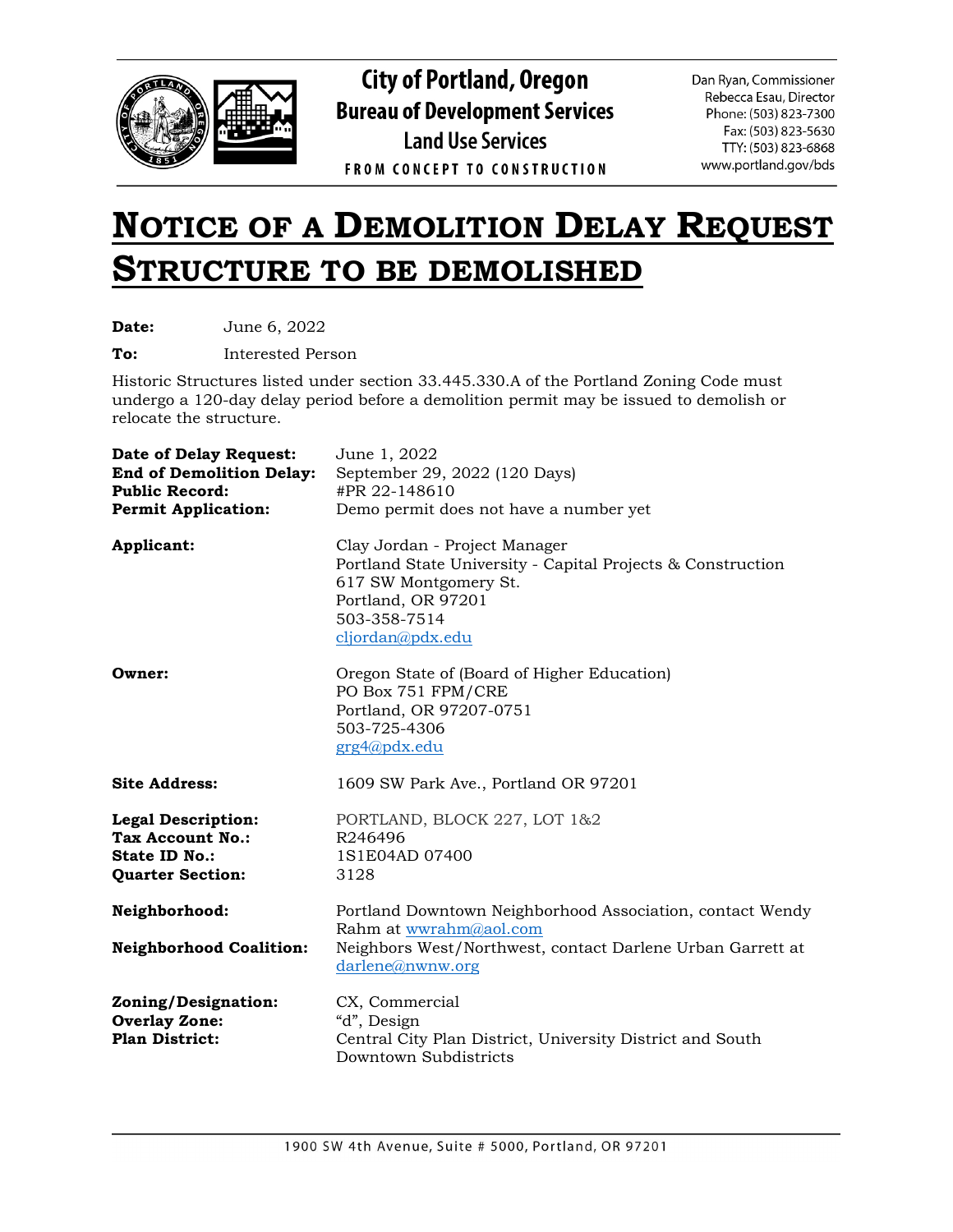

**City of Portland, Oregon Bureau of Development Services Land Use Services FROM CONCEPT TO CONSTRUCTION** 

Dan Ryan, Commissioner Rebecca Esau, Director Phone: (503) 823-7300 Fax: (503) 823-5630 TTY: (503) 823-6868 www.portland.gov/bds

**Proposal:** The owner seeks to demolish the historic building on this site. Demolition of this structure has been delayed for 120 days to allow time for consideration of alternatives to demolition. Such alternatives include restoration, relocation, or architectural salvage. The 120-day demolition delay is not a land use review. **The burden of finding an alternative to demolition is limited to any interested parties and the owner and/or their representative.**

**To help ensure equal access to information, the City of Portland Bureau of Development Services offers accommodation to persons with disabilities. Call 823-7300 in advance to arrange accommodation. TTY 823-6868.**